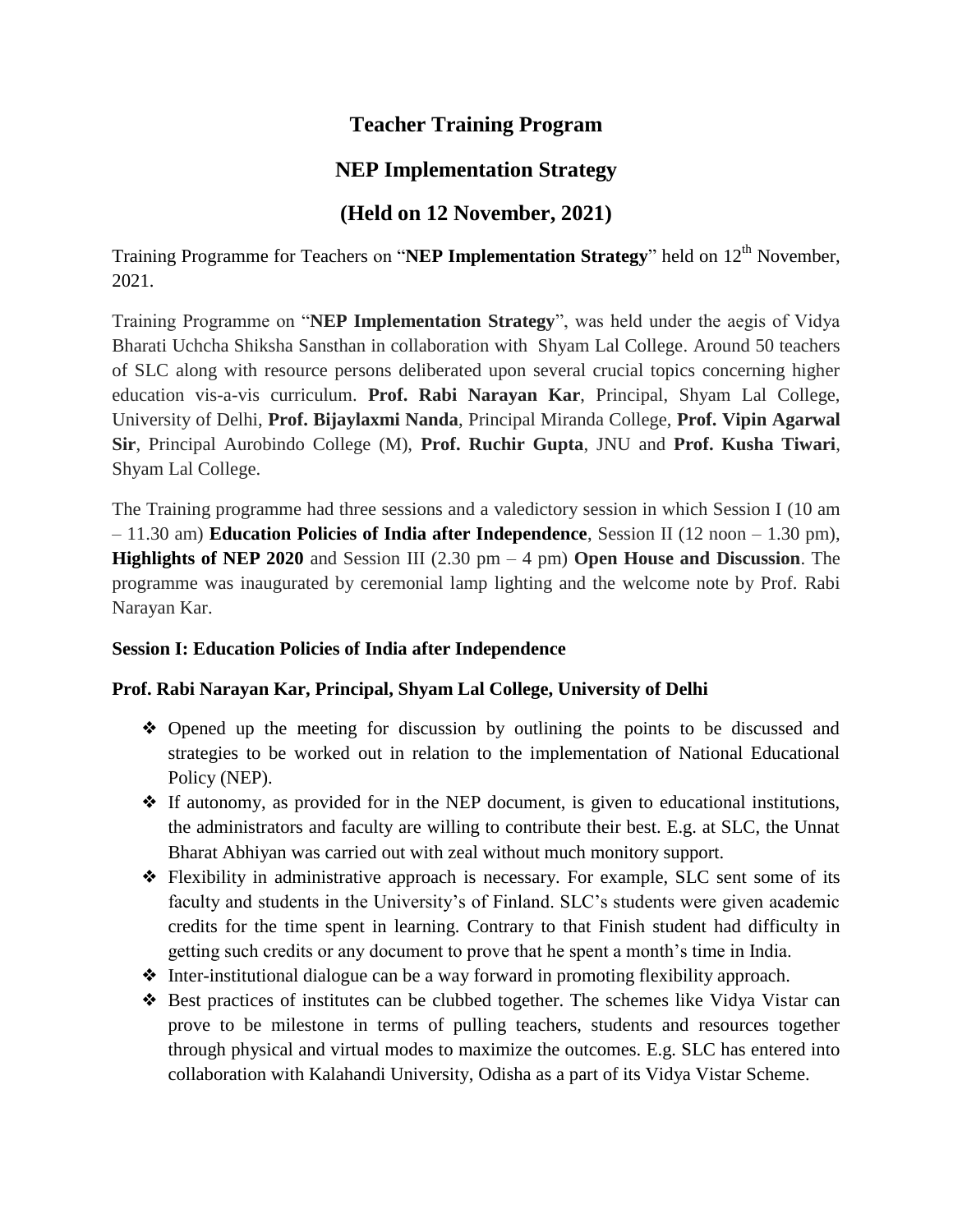- ❖ Coordination within functionaries of university administration need to be positively improved.
- ❖ Planning discipline specific workshops.
- ❖ Deserving faculty should have a chance in the course designing in the new scheme of things.
- ❖ Pedagogy must ensure local, social and industry connect.
- ❖ Education must be inclusive and affordable.

#### **Prof. Bijaylaxmi Nanda**, **Principal Miranda College**

- ❖ Using language education for skill development.
- ❖ Teaching modules should be developed in local languages.
- ❖ Citizen Science: Science Education should take place in local languages. Translation of scientific terminologies and syllabus must be undertaken. Workshops on science and society can be of great help in this regard.
- ❖ Miranda college has taken up the task of holding discipline specific workshops.
- ❖ TLC and Corporate interface.

#### **Prof. Vipin Agarwal Sir**, **Principal Aurobindo College (M)**

- ❖ NEP must be implemented in its letter and spirit. Mere policy framing won't help us achieving desired goals.
- ❖ The principle of ensuring quality with accountability must be ensured, e.g, various research projects are taken up but their outcome is equal to nothing.
- ❖ Practically difficulties such as deficiency in infrastructure, lack of faculty at educational institutions must be fixed.
- ❖ Incentives to teachers must be instituted.

#### **Session II: Highlights of NEP 2020**

#### **Prof. Ruchir Gupta, JNU**

❖ In order to implement NEP at substantive levels more brainstorming sessions and workshops need to be organized.

#### **Prof. Kusha Tiwari, Shyam Lal College**

- ❖ There is need of literature that showcases teachers as role models.
- ❖ Interaction among teaching fraternity will boost best practices.